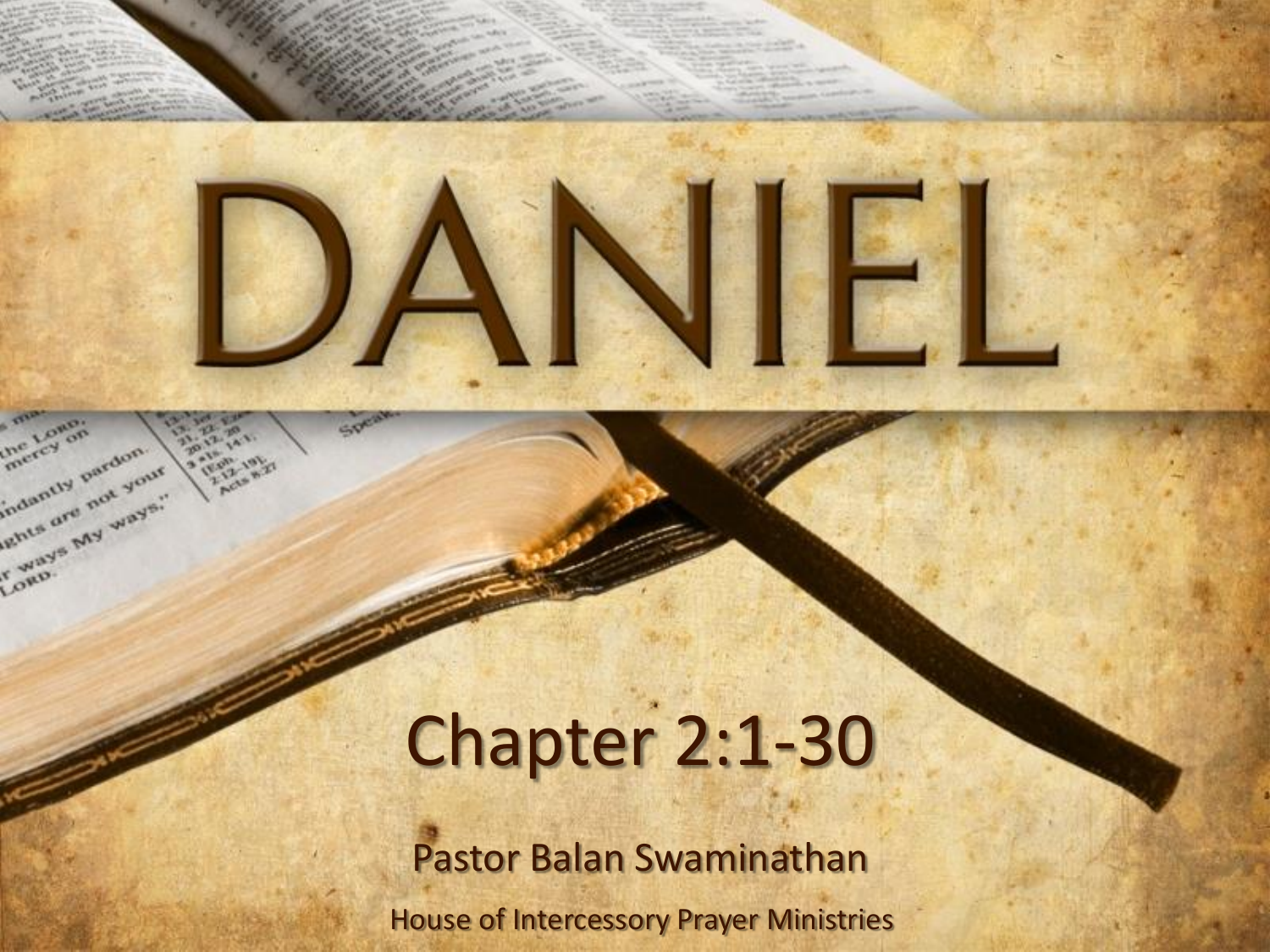# Ch.2 Major Divisions

V 1-30 give us the history of Nebuchadnezzar's dream and how Daniel interpreted it

V 31-49 Actual dream itself and what it meant.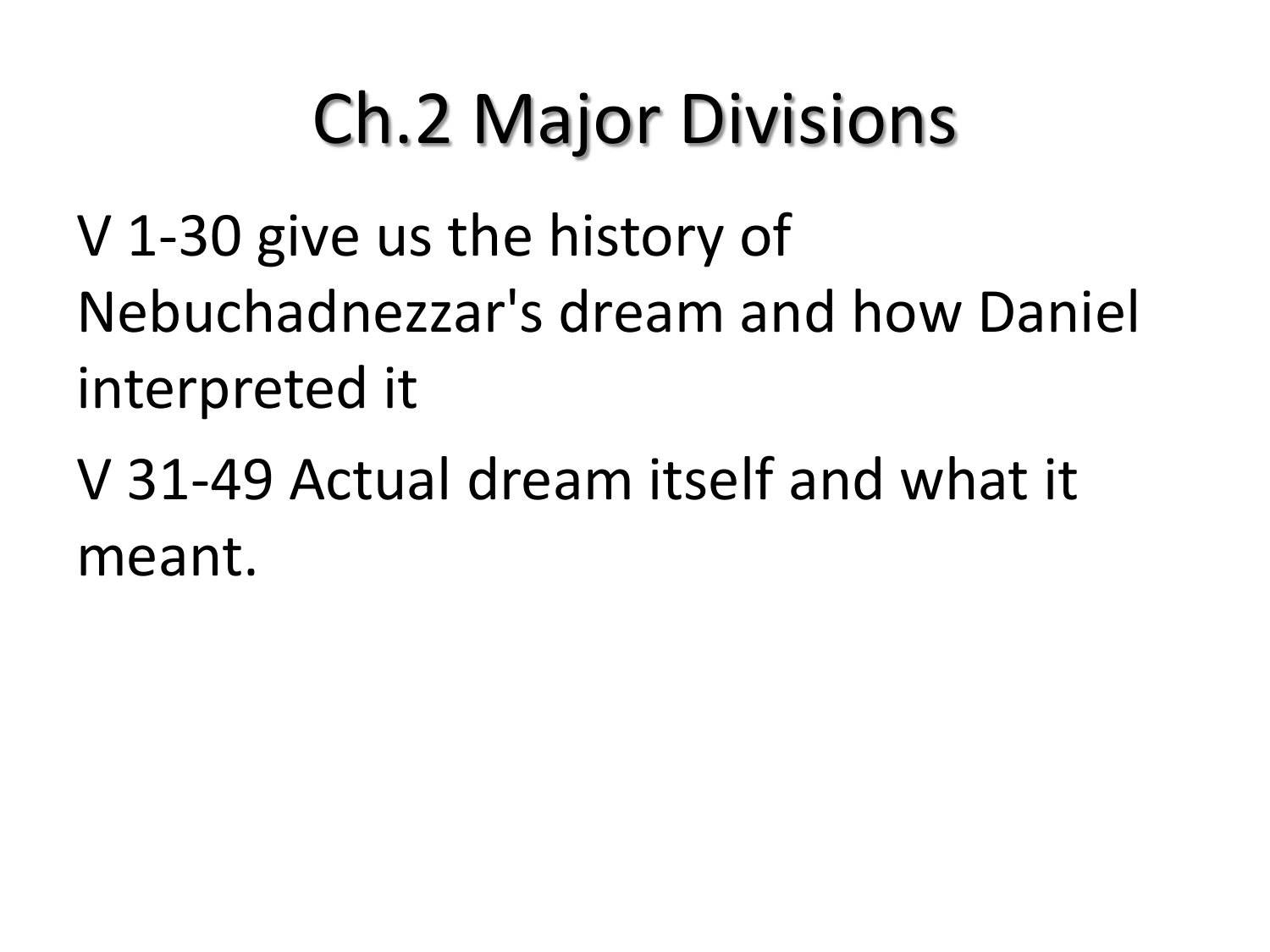## A 3 act Play

The first part of Ch. 2 is like a 3 act play

- Act 1 1-13 Nebuchadnezzar is on the stage by him self, Daniel is not in the picture
- Act 2 14-23 Daniel is the central figure on the stage.
- Act 3 24-30 both Daniel and Nebuchadnezzar are on the stage together.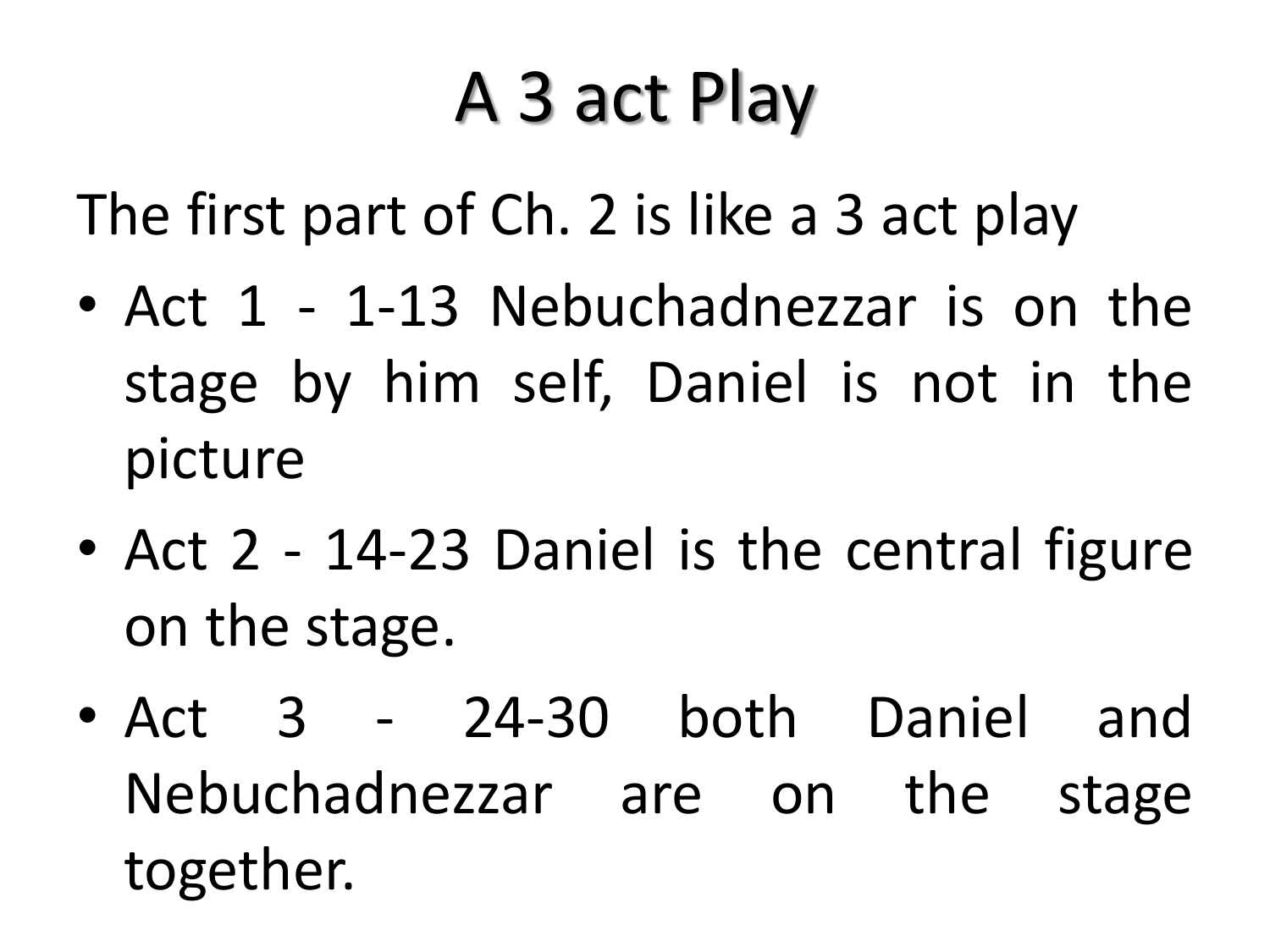## Act-1: Ch2. V 1-13

- Ch2 : V1 King's dream
- V 2-4 King's determination
- V 5-6 Kings demand:
- V 7 11 a very fast moving interchange between the king and the wise men
- V12 & 13 King's decree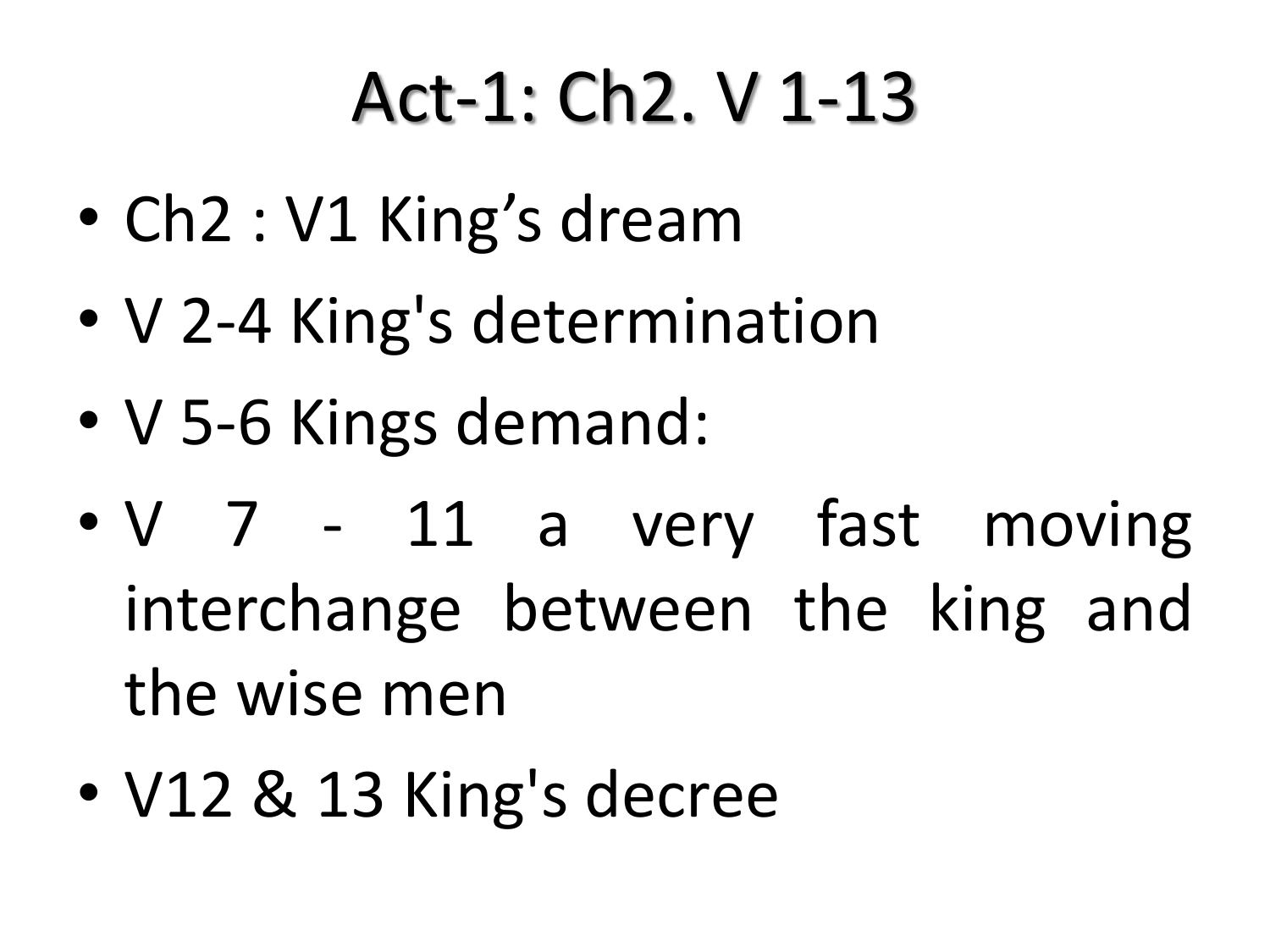Oh, the sin and the folly of pretension. The emphasis is not to be put on Nebuchadnezzar's wrath and cruelty, but on that which occasioned it. These sons of the colleges were trained and paid to interpret mysteries, and it is reasonable to assume that the means whereby they could know the interpretation of a dream might also be employed to discover the dream itself. The fact is, they were frauds. The four Hebrews studied astrology to understand it, not to believe it, just as today the theological student may study evolution to understand it, but not to believe it. Daniel 2:10 shows in one single sentence that all of the astrology and necromancy and oracles and dreams and mantic revelations of the whole pagan world for six thousand years are nothing but imbecilities and lies, and it proves that all the religions and arts and sciences and philosophies and attainments and powers of men apart from God-inspired prophets and an all-glorious Christ are nothing but emptiness and vanity as regards any true and adequate knowledge of the purpose and will of God.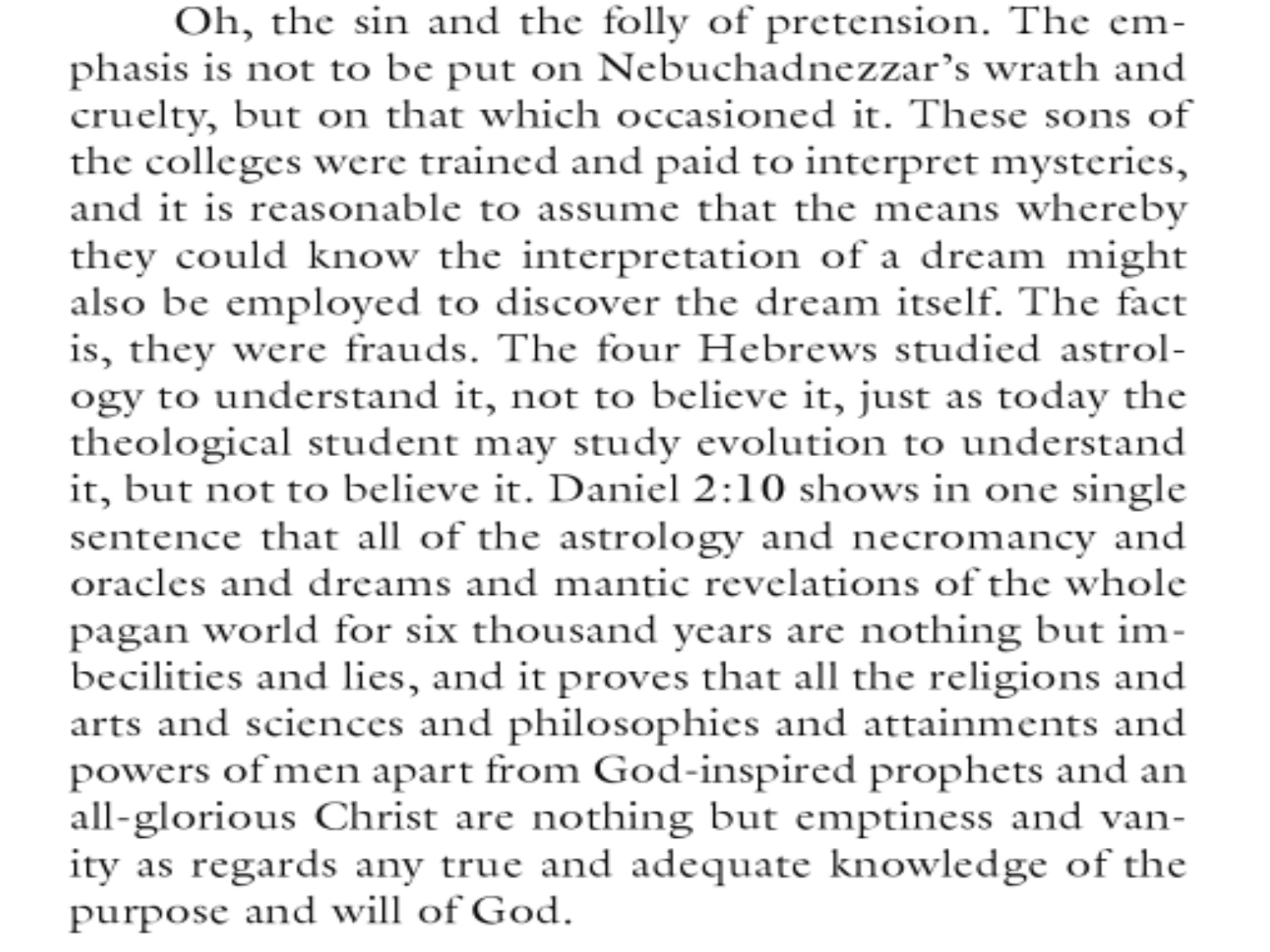#### **Secular Education**

What happens when Christian parents send their children into a secular environment for their education? The young people are bombarded with information and opinions in all of their subjects, most of which are contrary to God's word. Even students who are solid in their beliefs may succumb to the pressure of the "wise men" in their classes. When it comes to dealing with the important priorities of life that have to do with the revelation of God's word, we can only find it in a place where godly men stand behind the teaching desk.

Many times I have heard parents say, "I want my child to have the best education in his field, and he can't find that in a Christian school." I do not believe that is true. Private Christian schools and colleges are academically high, and I strongly urge parents and students to investigate and consider the lifelong consequences. Brilliant scholars, who represent the secular viewpoint of their day, haven't graduated from kindergarten when it comes to dealing with the important matters of the kingdom of God.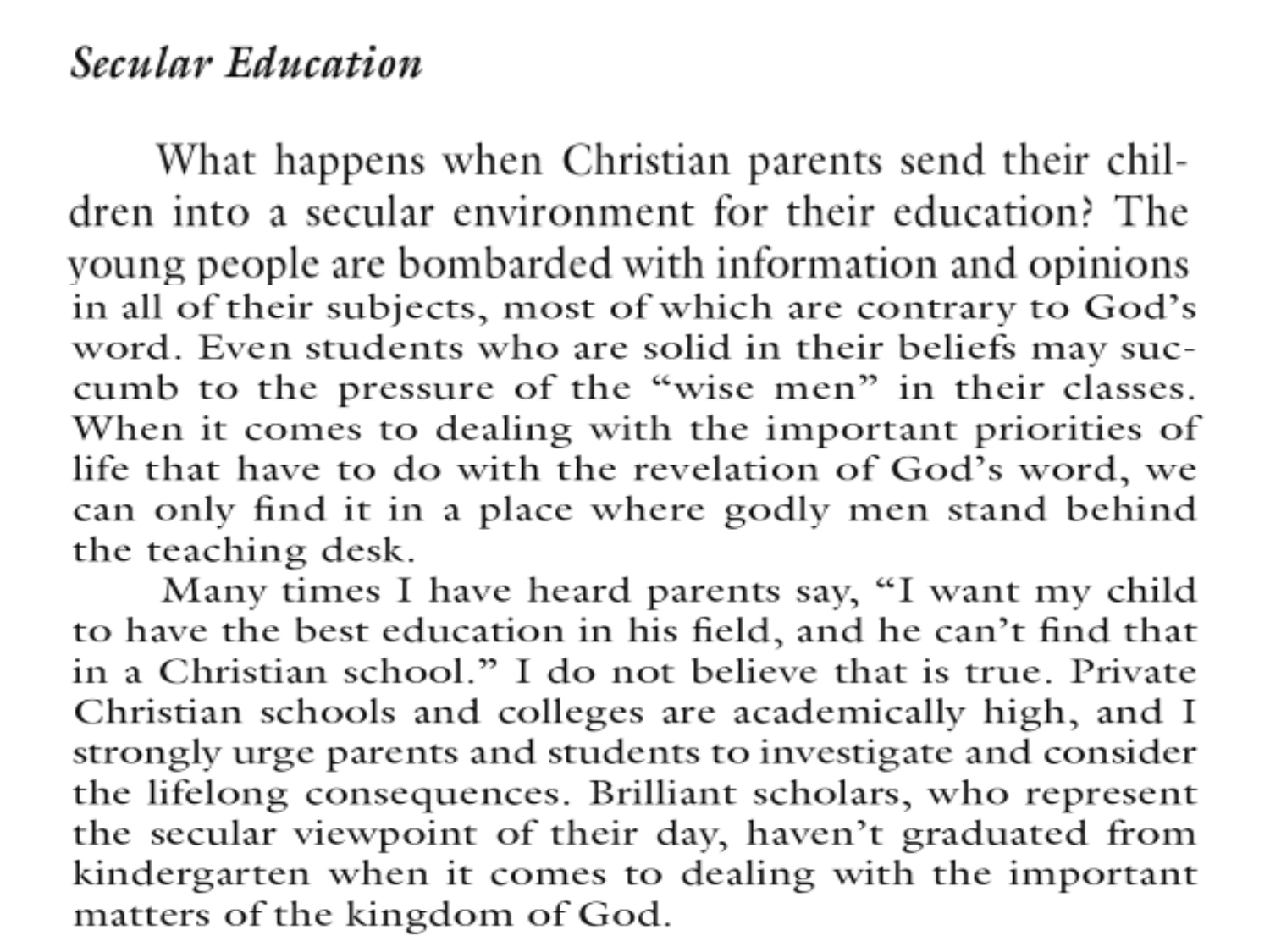#### Act 2: V 14-23

- 1. Daniel's problem V 13 & 14
- 2. Daniel's Poise V 15 & 16
- 3. Daniel's persuasion V16
- 4. Daniel's Prayer V 17 & 18
- 5. Daniel's performance V 19
- 6. Daniel's praise V 20-22
- 7. Personal nature of Daniel's prayer V 23